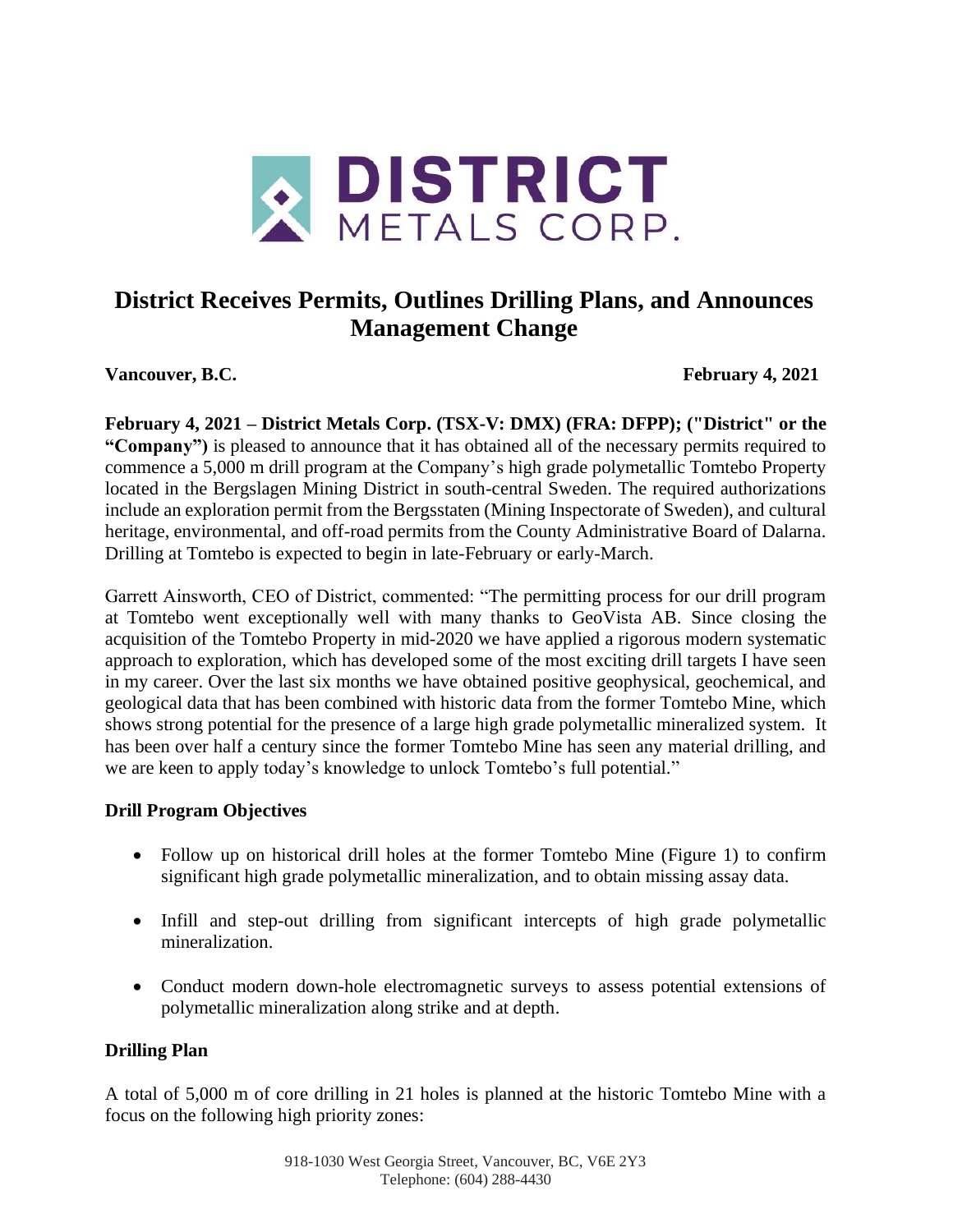**Oscarsgruvan Zone** (4-hole, 800 m) following up on mineralized domains that are highlighted with historic drill holes:

| <b>Drill Hole</b> |                |            |                  |             | Depths and Interval |                 | <b>Historical Assay Results</b> |             |           |           |           |  |
|-------------------|----------------|------------|------------------|-------------|---------------------|-----------------|---------------------------------|-------------|-----------|-----------|-----------|--|
| Hole ID           | <b>Azimuth</b> | <b>Dip</b> | <b>Hole Type</b> | From<br>(m) | To(m)               | Interval<br>(m) | Αg<br>(g/t)                     | Au<br>(g/t) | Zn<br>(%) | Рb<br>(%) | Cu<br>(%) |  |
| TOMT65002         | 167            | $-65$      | Surface          | 116.35      | 120.80              | 4.45            | 195.11                          | 0.55        | 7.80      | 3.00      | 0.05      |  |
|                   |                |            |                  | 196.80      | 206.86              | 10.06           | 33.50                           | 0.29        | 0.15      | 0.01      | 0.56      |  |
| TOMT71022         | 311            | $\Omega$   | Underground      | 2.94        | 7.68                | 4.74            | 43.31                           | 0.38        | 8.13      | 0.46      | 0.05      |  |
| TOMT71024         | 334            | 0          | Underground      | 22.59       | 27.04               | 4.45            | 55.96                           | 0.24        | 8.73      | 1.66      | 0.03      |  |

Notes:

• True widths of the reported mineralized intervals have not been determined.

• These drill results are historical in nature. District has not undertaken any independent investigation of the sampling nor has it independently analyzed the results of the historical exploration work in order to verify the results. The author of the NI 43-101 Technical Report on the Tomtebo Property has completed historical data verification and validation work, and has concluded that the historical drill results at the Tomtebo Mine do not conform to the presently accepted industry standards. District considers these historical drill results relevant as the Company will use this data as a guide to plan future exploration programs. The Company also considers the data to be reliable for these purposes, however, the Company's future exploration work will include verification of the data through drilling.

**Steffenburgs Zone** (8-hole, 2,100 m) following up on mineralized domains that are highlighted with historic drill holes:

|                  | <b>Drill Hole</b> |          |                  |             | Depths and Interval<br><b>Historical Assay Results</b> |                 |                                                                     |             |              |                     |           |
|------------------|-------------------|----------|------------------|-------------|--------------------------------------------------------|-----------------|---------------------------------------------------------------------|-------------|--------------|---------------------|-----------|
| <b>Hole ID</b>   | <b>Azimuth</b>    | Dip      | <b>Hole Type</b> | From<br>(m) | To $(m)$                                               | Interval<br>(m) | Ag<br>(g/t)                                                         | Au<br>(g/t) | Zn<br>$(\%)$ | <b>Pb</b><br>$(\%)$ | Cu<br>(%) |
| TOMT43002        | 83                | -66      | Surface          | 41.70       | 47.90                                                  | 6.20            | na                                                                  | na          | 11.22        | 5.16                | 0.19      |
| TOMT70016        | 293               | $\Omega$ | Underground      | 20.70       | 25.46                                                  | 4.76            | 24.00                                                               | 0.40        | 13.72        | 1.34                | 0.02      |
|                  |                   |          | Underground      | 30.10       | 43.40                                                  | 13.30           | na                                                                  | na          | 14.39        | 1.94                | 0.06      |
| TOMT72005        | 216               | 58       | Underground      | 31.34       | 33.36                                                  | 2.02            | 183.00                                                              | 0.40        | 9.70         | 3.90                | 0.10      |
|                  |                   |          |                  | 35.33       | 43.45                                                  | 8.12            | 87.86                                                               | 0.57        | 5.82         | 3.33                | 0.13      |
| TOMT65001        | 127               | -60      | Surface          | 113.90      | 118.57                                                 | 4.67            | 199.84                                                              | 0.88        | 13.64        | 6.93                | 0.25      |
| <b>TOMT70003</b> | 10                | $\Omega$ | Underground      | 5.79        | 15.60                                                  | 9.81            | 88.20                                                               | 0.37        | 5.37         | 2.60                | 0.16      |
| TOMT70004        | 162               | $\Omega$ | Underground      | 2.00        | 18.17                                                  | 16.17           | 93.02                                                               | 1.03        | 5.42         | 2.86                | 0.22      |
| <b>TOMT71041</b> | 32                | $-75$    | Underground      | 5.32        | 34.76                                                  | 29.44           | 69.02                                                               | 0.81        | 0.99         | 0.67                | 0.41      |
|                  |                   |          |                  | 54.00       | 57.34                                                  | 3.34            | 71.29                                                               | 0.84        | 2.42         | 0.62                | 0.72      |
|                  |                   |          |                  | 66.83       | 67.51                                                  | 0.68            | 80.00                                                               | 0.70        | 6.50         | 1.50                | 0.40      |
| <b>TOMT72002</b> | 146               | $\Omega$ | Underground      | 15.21       | 25.39                                                  | 10.18           | <b>Massive Zinc Sulphides</b><br>in Drill Log (No Assays Available) |             |              |                     |           |
| <b>TOMT72003</b> | 162               | $\Omega$ | Underground      | 7.83        | 14.03                                                  | 6.20            | <b>Massive Zinc Sulphides</b><br>in Drill Log (No Assays Available) |             |              |                     |           |
|                  |                   |          |                  | 14.20       | 25.65                                                  | 11.45           | 22.60                                                               | 0.20        | 0.17         | 0.04                | 0.59      |
| <b>TOMT71031</b> | 110               | $-63$    | Underground      | 108.80      | 126.55                                                 | 17.75           | 55.51                                                               | 0.75        | 0.91         | 0.53                | 0.98      |
| <b>TOMT70029</b> | 90                | $-66$    | Underground      | 114.92      | 125.42                                                 | 10.50           | 57.91                                                               | 0.42        | 1.43         | 0.54                | 0.65      |

Notes:

• True widths of the reported mineralized intervals have not been determined.

• Na – not assayed

• These drill results are historical in nature. District has not undertaken any independent investigation of the sampling nor has it independently analyzed the results of the historical exploration work in order to verify the results. The author of the NI 43-101 Technical Report on the Tomtebo Property has completed historical data verification and validation work, and has concluded that the historical drill results at the Tomtebo Mine do not conform to the presently accepted industry standards. District considers these historical drill results relevant as the Company will use this data as a guide to plan future exploration programs. The Company also considers the data to be reliable for these purposes, however, the Company's future exploration work will include verification of the data through drilling.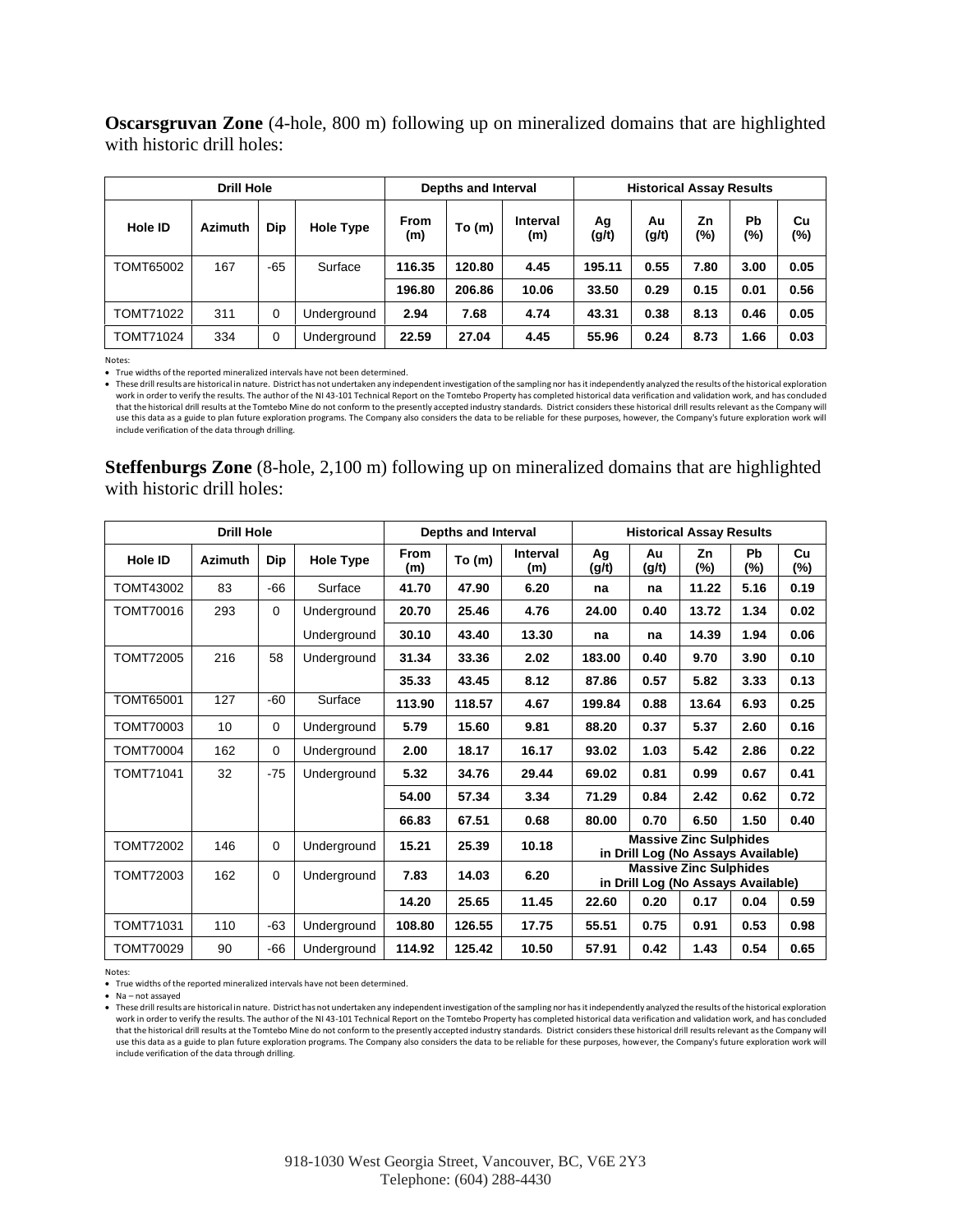**Gårdsgruvans Zone** (5-hole, 1,500 m) following up on mineralized domains that are highlighted with historic drill holes:

| <b>Drill Hole</b> |                |             |                  |             | Depths and Interval |                 |                                                                                                                                                                                                                              | <b>Historical Assay Results</b>                                       |    |           |           |  |
|-------------------|----------------|-------------|------------------|-------------|---------------------|-----------------|------------------------------------------------------------------------------------------------------------------------------------------------------------------------------------------------------------------------------|-----------------------------------------------------------------------|----|-----------|-----------|--|
| Hole ID           | <b>Azimuth</b> | Dip         | <b>Hole Type</b> | From<br>(m) | To (m)              | Interval<br>(m) | Ag<br>Au<br>Zn<br>(%)<br>(q/t)<br>(g/t)                                                                                                                                                                                      |                                                                       |    | Pb<br>(%) | Cu<br>(%) |  |
| TOMT16008b        | 136            | $-67$       | Surface          | 9.50        | 13.10               | 3.60            | na                                                                                                                                                                                                                           | na                                                                    | na | na        | 3.98      |  |
|                   |                |             |                  | 51.60       | 55.60               | 4.00            | na                                                                                                                                                                                                                           | na                                                                    | na | na        | 11.79     |  |
|                   |                |             |                  | 68.60       | 72.00               | 3.40            | na                                                                                                                                                                                                                           | na                                                                    | na | na        | 2.38      |  |
| <b>TOMT69001</b>  | 189            | $\mathbf 0$ | Underground      | 44.23       | 53.12               | 8.89            | <b>Semi-Massive Copper Sulphides</b>                                                                                                                                                                                         |                                                                       |    |           |           |  |
|                   |                |             |                  | 121.55      | 150.59              | 29.04           |                                                                                                                                                                                                                              | in Drill Log (No Assays Available)                                    |    |           |           |  |
| <b>TOMT70026</b>  | 202            | $\Omega$    | Underground      | 31.14       | 36.49               | 5.35            |                                                                                                                                                                                                                              |                                                                       |    |           |           |  |
|                   |                |             |                  | 39.48       | 44.92               | 5.44            |                                                                                                                                                                                                                              | <b>Massive Zinc Sulphides</b><br>in Drill Log (No Assays Available)   |    |           |           |  |
|                   |                |             |                  | 54.50       | 57.90               | 3.40            |                                                                                                                                                                                                                              |                                                                       |    |           |           |  |
|                   |                |             |                  | 58.05       | 63.55               | 5.50            | na<br>na                                                                                                                                                                                                                     |                                                                       | na | na        | 0.52      |  |
|                   |                |             |                  | 71.85       | 74.27               | 2.42            | na                                                                                                                                                                                                                           | na                                                                    | na | na        | 0.55      |  |
|                   |                |             |                  | 85.79       | 89.00               | 3.21            | na                                                                                                                                                                                                                           | na                                                                    | na | na        | 0.66      |  |
|                   |                |             |                  | 92.53       | 93.21               | 0.68            | na                                                                                                                                                                                                                           | na                                                                    | na | na        | 0.36      |  |
|                   |                |             |                  | 120.15      | 121.84              | 1.69            |                                                                                                                                                                                                                              | <b>Massive Copper Sulphides</b><br>in Drill Log (No Assays Available) |    |           |           |  |
|                   |                |             |                  | 125.12      | 127.00              | 1.88            |                                                                                                                                                                                                                              |                                                                       |    |           |           |  |
|                   |                |             |                  | 133.61      | 135.98              | 2.37            | <b>Semi-Massive Copper Sulphides</b><br>in Drill Log (No Assays Available)                                                                                                                                                   |                                                                       |    |           |           |  |
|                   |                |             |                  | 139.57      | 141.62              | 2.05            |                                                                                                                                                                                                                              |                                                                       |    |           |           |  |
| <b>TOMT69005</b>  | 89             | $\Omega$    | Underground      | 5.75        | 6.99                | 1.24            | <b>Massive Copper Sulphides</b><br>in Drill Log (No Assays Available)<br><b>Semi-Massive Copper Sulphides</b><br>in Drill Log (No Assays Available)<br><b>Massive Copper Sulphides</b><br>in Drill Log (No Assays Available) |                                                                       |    |           |           |  |
|                   |                |             |                  | 26.86       | 38.72               | 11.86           |                                                                                                                                                                                                                              |                                                                       |    |           |           |  |
|                   |                |             |                  | 38.72       | 43.61               | 4.89            |                                                                                                                                                                                                                              |                                                                       |    |           |           |  |
|                   |                |             |                  | 48.97       | 50.28               | 1.31            | <b>Massive Zinc Sulphides</b><br>in Drill Log (No Assays Available)                                                                                                                                                          |                                                                       |    |           |           |  |
| <b>TOMT67001</b>  | 289            | $\Omega$    | Underground      | 154.50      | 158.75              | 4.25            | na                                                                                                                                                                                                                           | na                                                                    | na | na        | 1.35      |  |
|                   |                |             |                  | 162.53      | 163.50              | 0.97            | na                                                                                                                                                                                                                           | na                                                                    | na | na        | 3.83      |  |

Notes:

• Na – not assayed

• These drill results are historical in nature. District has not undertaken any independent investigation of the sampling nor has it independently analyzed the results of the historical exploration work in order to verify the results. The author of the NI 43-101 Technical Report on the Tomtebo Property has completed historical data verification and validation work, and has concluded that the historical drill results at the Tomtebo Mine do not conform to the presently accepted industry standards. District considers these historical drill results relevant as the Company will use this data as a guide to plan future exploration programs. The Company also considers the data to be reliable for these purposes, however, the Company's future exploration work will include verification of the data through drilling.

**Gamla Gruvans Zone** (4-hole, 600 m) following up on mineralized domains that are highlighted with historic drill holes:

| <b>Drill Hole</b> |                |            |              |             | Depths and Interval |                        | <b>Historical Assay Results</b> |             |           |           |           |  |
|-------------------|----------------|------------|--------------|-------------|---------------------|------------------------|---------------------------------|-------------|-----------|-----------|-----------|--|
| Hole ID           | <b>Azimuth</b> | <b>Dip</b> | Hole<br>Type | From<br>(m) | То<br>(m)           | <b>Interval</b><br>(m) | Ag<br>(g/t)                     | Au<br>(g/t) | Ζn<br>(%) | Pb<br>(%) | Cu<br>(%) |  |
| TOMT56003         | 0              | $-45$      | Surface      | 30.50       | 31.50               | 1.00                   | na                              | na          | na        | na        | 0.30      |  |
|                   |                |            |              | 49.00       | 50.00               | 1.00                   | na                              | na          | na        | na        | 0.30      |  |
|                   |                |            |              | 50.00       | 52.30               | 2.30                   | na                              | na          | 21.00     | 5.00      | 0.60      |  |
|                   |                |            |              | 52.30       | 53.70               | 1.40                   | na                              | na          | na        | na        | 1.00      |  |
|                   |                |            |              | 53.70       | 57.30               | 3.60                   | na                              | na          | na        | na        | 0.30      |  |

<sup>•</sup> True widths of the reported mineralized intervals have not been determined.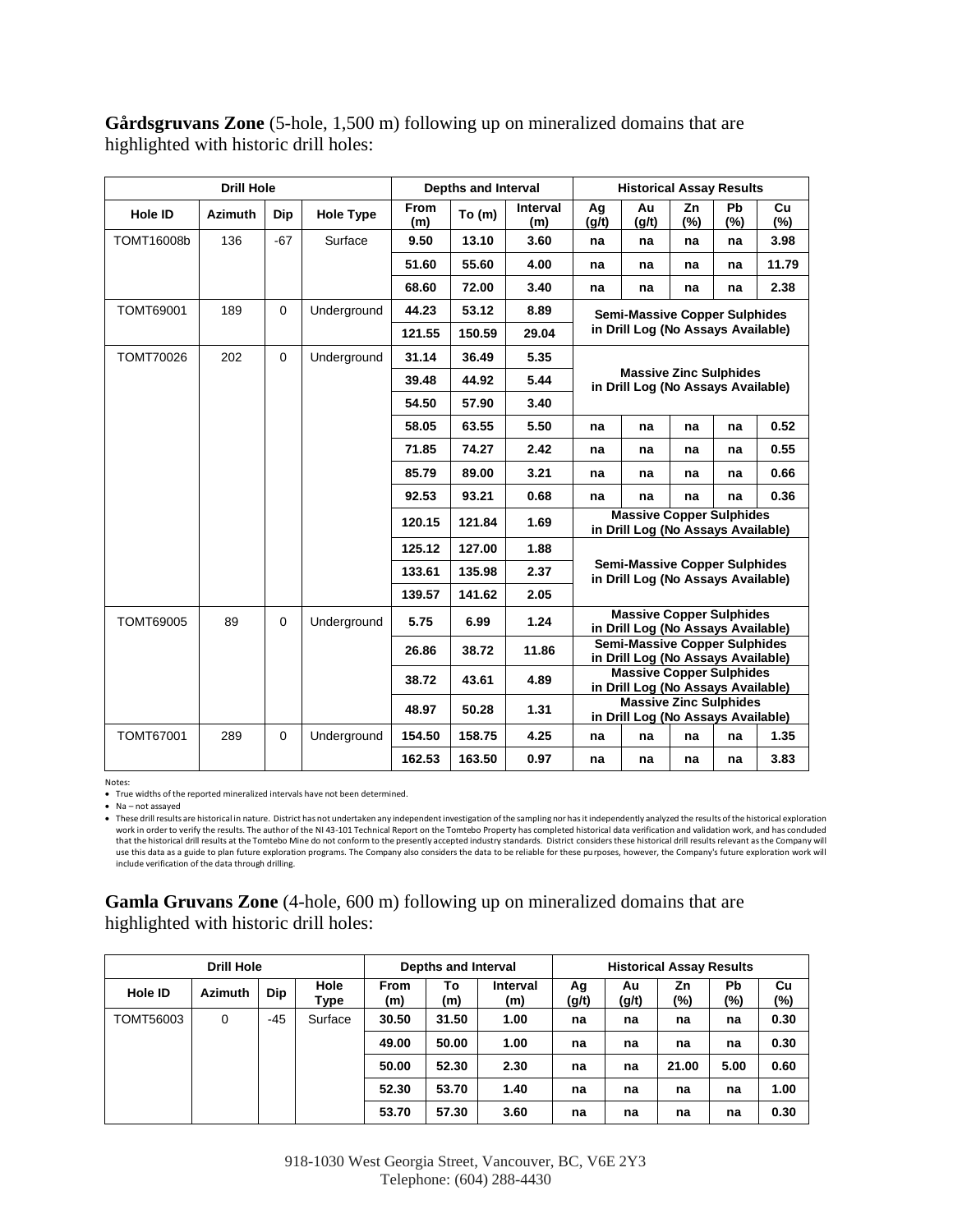| TOMT56004 | $-45$ | Surface | 70.00 | 73.00 | 3.00 | na | na | na | na | 0.75 |
|-----------|-------|---------|-------|-------|------|----|----|----|----|------|
|           |       |         | 76.00 | 78.00 | 2.00 | na | na | na | na | 0.30 |
|           |       |         | 83.50 | 85.60 | 2.10 | na | na | na | na | 0.30 |

Notes:

• True widths of the reported mineralized intervals have not been determined.

• Na – not assayed

• These drill results are historical in nature. District has not undertaken any independent investigation of the sampling nor has it independently analyzed the results of the historical exploration work in order to verify the results. The author of the NI 43-101 Technical Report on the Tomtebo Property has completed historical data verification and validation work, and has concluded that the historical drill results at the Tomtebo Mine do not conform to the presently accepted industry standards. District considers these historical drill results relevant as the Company will use this data as a guide to plan future exploration programs. The Company also considers the data to be reliable for these purposes, however, the Company's future exploration work will include verification of the data through drilling.

### **Management Change**

The Company is also pleased to announce the appointment of Marlis Yassin, CPA, CA, as Chief Financial Officer (CFO) of District Metals, effective February 4, 2021. Gavin Cooper has served as CFO since 2017, and he will continue to work with District as a consultant.

Garrett Ainsworth, CEO of District, commented: "On behalf of the Board, I'd like to welcome Marlis in her executive position with District Metals. Marlis has been providing consulting services to the Company, and we look forward to working even more closely with her as a key member of the executive team. Gavin Cooper's contributions since District's start up have been much appreciated, and we look forward to continuing to work together."

Ms. Yassin has over 15 years experience working with companies in various sectors, including mining, technology, and industrial products. She has held finance management positions at various public companies, including a large industrial products company and mid-tier mining companies. Ms. Yassin gained extensive experience at Deloitte providing reporting, advisory and assurance services to publicly traded companies, primarily in natural resources. Ms. Yassin is a CPA, CA and holds a Bachelor of Commerce degree from the University of British Columbia.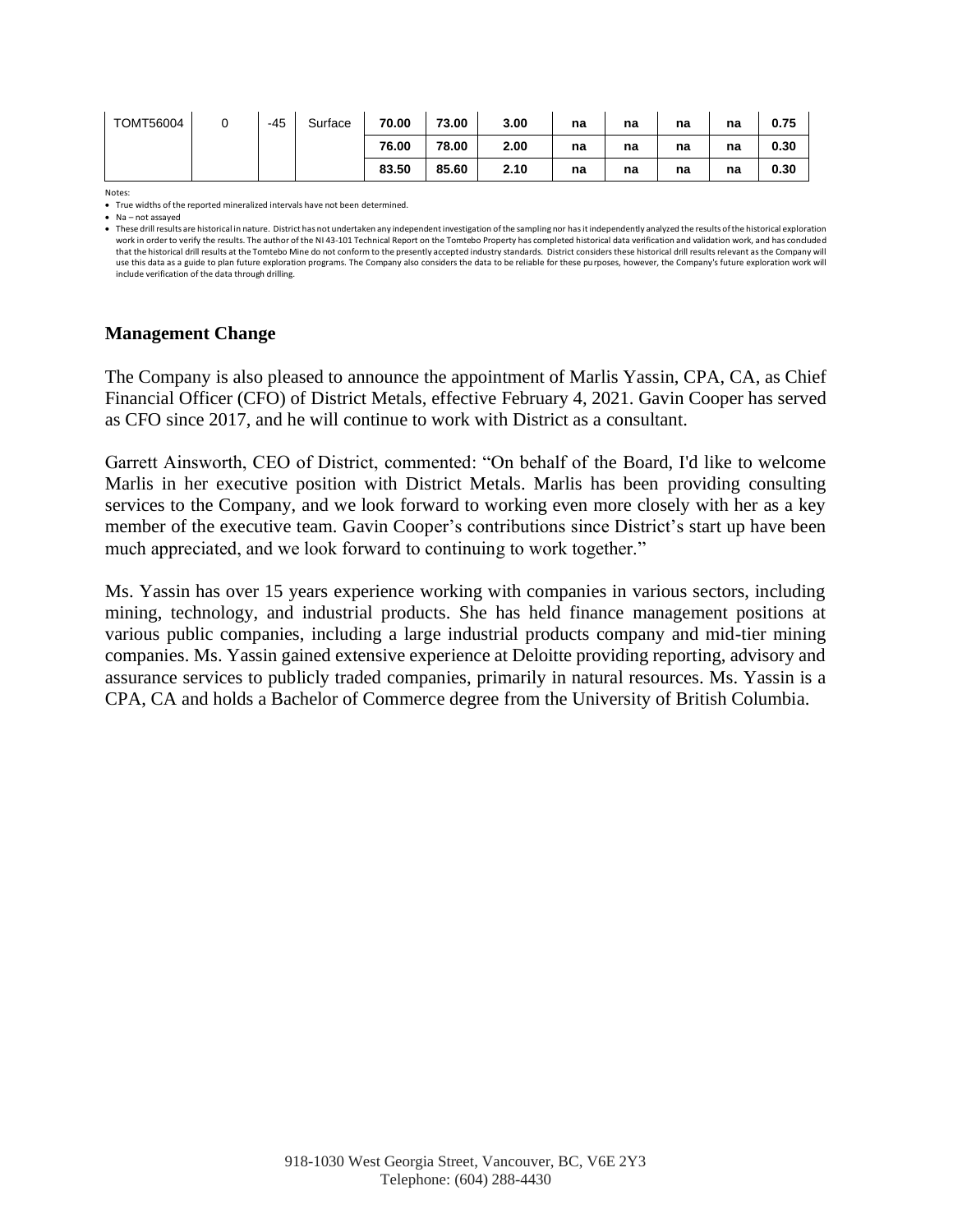

### **Figure 1: Plan View of Proposed Drill Holes at Tomtebo Mine**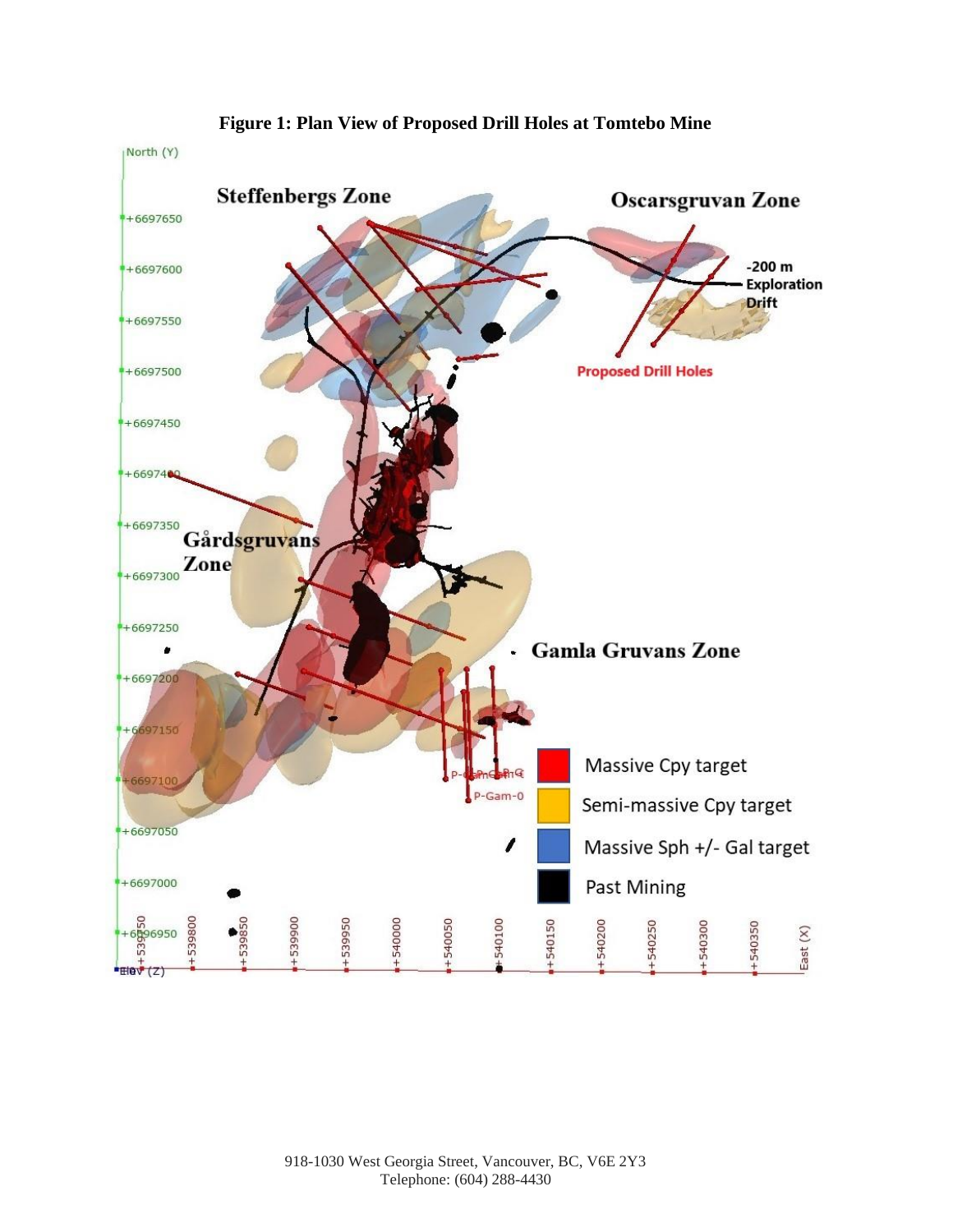## **Technical Information**

All scientific and technical information in this news release has been prepared by, or approved by Garrett Ainsworth, PGeo, President and CEO of the Company. Mr. Ainsworth is a qualified person for the purposes of National Instrument 43-101 - *Standards of Disclosure for Mineral Projects.*

Mr. Ainsworth has not verified any of the information regarding any of the properties or projects referred to herein other than the Tomtebo Property. Mineralization on any other properties referred to herein is not necessarily indicative of mineralization on the Tomtebo Property.

The data disclosed in this news release related to drilling results is historical in nature. District has not undertaken any independent investigation of the sampling nor has it independently analyzed the results of the historical exploration work in order to verify the results. The author of the NI 43-101 Technical Report on the Tomtebo Property has completed historical data verification and validation work, and has concluded that the historical drill results at the Tomtebo Mine do not conform to the presently accepted industry standards. District considers these historical drill results relevant as the Company will use this data as a guide to plan future exploration programs. The Company also considers the data to be reliable for these purposes, however, the Company's future exploration work will include verification of the data through drilling.

# **About District Metals Corp.**

District Metals Corp. is led by industry professionals with a track record of success in the mining industry. The Company's mandate is to seek out, explore, and develop prospective mineral properties through a disciplined science-based approach to create shareholder value and benefit other stakeholders.

The advanced exploration stage Tomtebo Property, located in the Bergslagen Mining District of south-central Sweden, is the Company's main focus. The Tomtebo Property comprises 5,144 ha, and is situated between the historic Falun Mine and Boliden's Garpenberg Mine located 25 km to the northwest and southeast, respectively. Two historic polymetallic mines and numerous polymetallic showings are located on the Tomtebo Property along an approximate 17 km trend that exhibits similar geology, structure, alteration and VMS/SedEx style mineralization as other significant mines within the district. Mineralization that is open at depth and along strike at the historic mines on the Tomtebo Property has not been followed-up and modern systematic exploration has never been conducted on the Property.

On Behalf of the Board of Directors "*Garrett Ainsworth*" President and Chief Executive Officer

(604) 288-4430